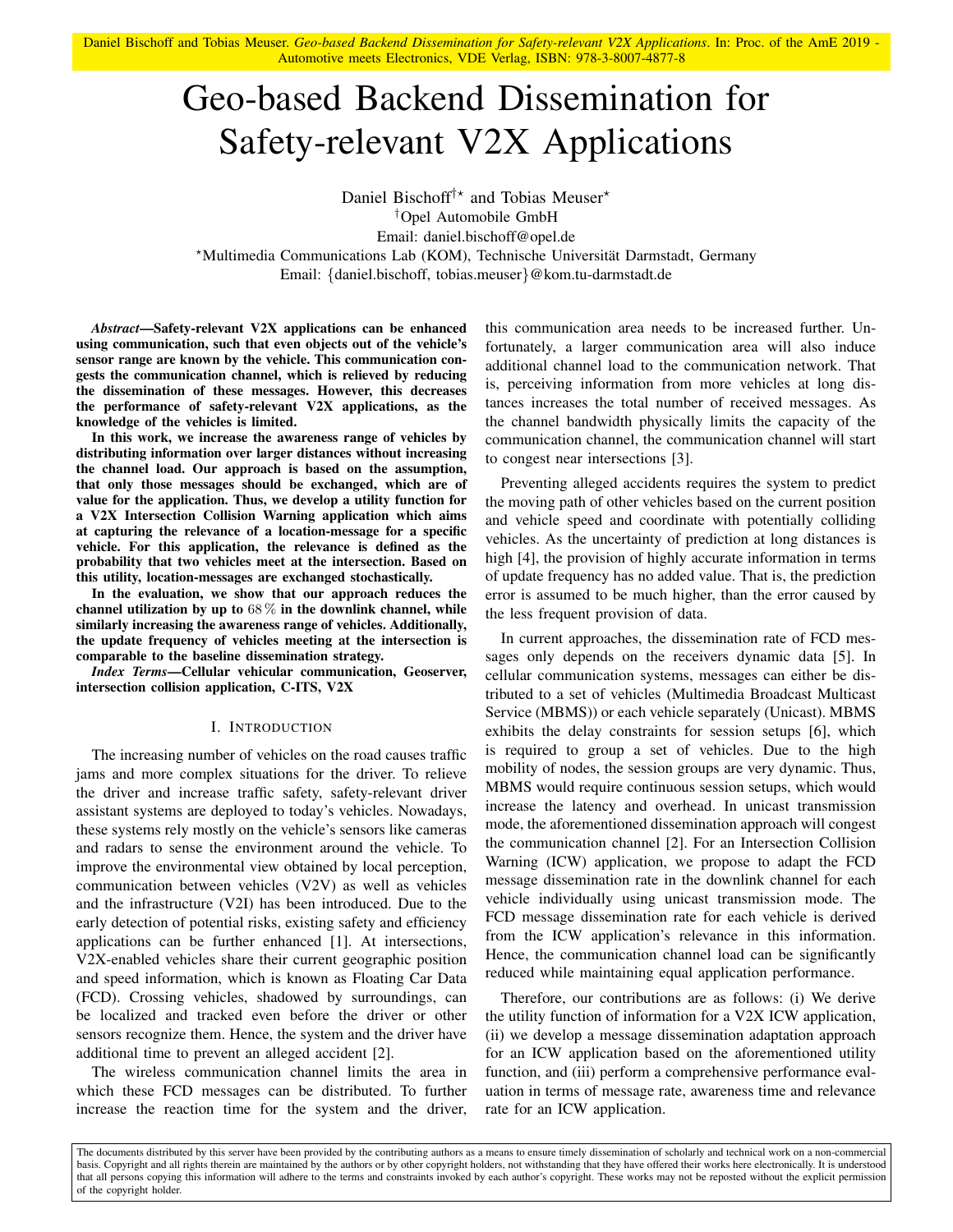# II. RELATED WORK

Cellular communication networks aim at addressing vehicles based on their geographical position. Key challenges are the identification of relevant receivers and efficient message dissemination. In the following, we briefly summarize existing dissemination strategies for cellular vehicular networks.

In [\[7\]](#page-5-6), a GeoCast service is described, where vehicles continuously send their geo-position to a Geocast server (Geoserver). To save overhead in the uplink channel, only the [Cluster](#page-0-0) [Head \(CH\)](#page-0-0) is connected to the Geoserver. With the location information of each [CH,](#page-0-0) the Geoserver can forward geospecific information. This information is disseminated via ad hoc broadcast communication.

In [\[8\]](#page-5-7), a map is divided into a set of cells. The number of cells and the size of each cell depends on the respective application in the Geoserver and can be modified. Vehicles will report *leaving the current cell* to the Geoserver. In turn, the Geoserver informs the respective vehicle about the boundaries of the next cell. Hence, the Geoserver can forward information to all members of one or multiple cells. This approach was extended by a graph-based routing in [\[9\]](#page-5-8).

To improve latency and throughput of cellular networks, the authors in [\[10\]](#page-5-9) propose to combine unicast and multicast transmission modes based on the channel load. If the number of unicast connection with the same information increases, a [Temporary Mobile Group Identity \(TMGI\)](#page-0-0) together with the [Group Radio Network Temporary Identifier \(G-RNTI\)](#page-0-0) is assigned to the eNodeB and forwarded to all cell members via unicast. After the setup phase is finished, the channel load can be improved using multicast transmission mode and vice versa. [TMGI](#page-0-0) and [G-RNTI](#page-0-0) are assigned to specific geolocations and used for the multicast session group. A similar approach is described in [\[11\]](#page-5-10), where the [G-RNTI](#page-0-0) and [TMGI](#page-0-0) refer to specific geographical areas, called Geo[-G-RNTI.](#page-0-0) As the Geo[-G-RNTI](#page-0-0) are known to the vehicle's application, the application will join and leave multicast session groups without a dedicated assignment using their self-positioning system.

In [\[12\]](#page-5-11) the authors determine the relevance of information for vehicles in route segments. The approach aims at ensuring the reception of an event for each vehicle once. The vehicle, which approaches the concerned route segment next, is prioritized. To the best of our knowledge, an application-specific adaptation of [FCD](#page-0-0) message dissemination rate in cellular networks for an [ICW](#page-0-0) application has not been proposed yet.

### III. SCENARIO

In this chapter, we provide an overview of our scenario and summarize our assumptions. In the following, we will focus on an intersection, which is depicted in [Figure 1.](#page-1-0) At this intersection, vehicles are crossing the lane of each other and could potentially collide without interference. We investigate the relevance assessment for an [ICW](#page-0-0) application, which aims at improving the traffic flow at the intersection.

The [ICW](#page-0-0) application aims at informing vehicles of each other if they might collide at the intersection. Thus, our



<span id="page-1-0"></span>Fig. 1. Intersection scenario

relevance assessment in [section IV](#page-2-0) considers information as relevant, if it can be used to prevent a collision.

For the remainder of this paper, we assume the following:

*a) Assumption 1:* We assume an error-free and lowlatency communication, as we are using cellular communication. Therefore, the communication coverage is ensured for all vehicles within the scenario. Safety-critical intersections are often characterized by infrastructures blocking the line-ofsight path to crossing vehicles. Hence, the driver's reaction time to mitigate a collision with a crossing vehicle is significantly reduced. A similar problem applies to direct communication. The infrastructure shadows the communication path to crossing vehicles and hence the communication quality degrades severely. Using cellular communication, we leverage the height of base station antennas in cellular communication networks and the efficient routing capabilities to vehicles at long distances.

*b) Assumption 2:* We assume that all vehicles are equipped with an [ICW](#page-0-0) application and have a self-positioning mechanism with an error-free accuracy. In addition, we assume that all vehicles are connected to the base station. Vehicles will provide location updates and their current driving speed to the Geoserver with a constant frequency of 10 Hz within our scenario. This assumption follows the interval adjustment approach within an intersection in [\[13\]](#page-5-12).

*c) Assumption 3:* We assume that the upper and lower value for the vehicle's deceleration  $a_{\text{dec}}$  for safety-critical applications are  $a_{\text{dec,min}} = 3 \text{ m/s}^2$  and  $a_{\text{dec,max}} = 10 \text{ m/s}^2$ , respectively. The minimum required time to trigger a warning is defined in [\[13\]](#page-5-12) as  $TTI_{min} = MLT + MDRT + MAT + \epsilon$ , where  $MLT$ ,  $MDRT$ ,  $MAT$  and  $\epsilon$  denote the maximum latency time, maximum driver reaction time, maximum action time and margin time, respectively. For simplicity, we assume a latency-free processing of messages in the application. Further, following assumption 4, the level of accuracy of the self-positioning system is error-free. Hence, we get  $MLT = 0$  and  $\epsilon = 0$ , respectively. The reaction time of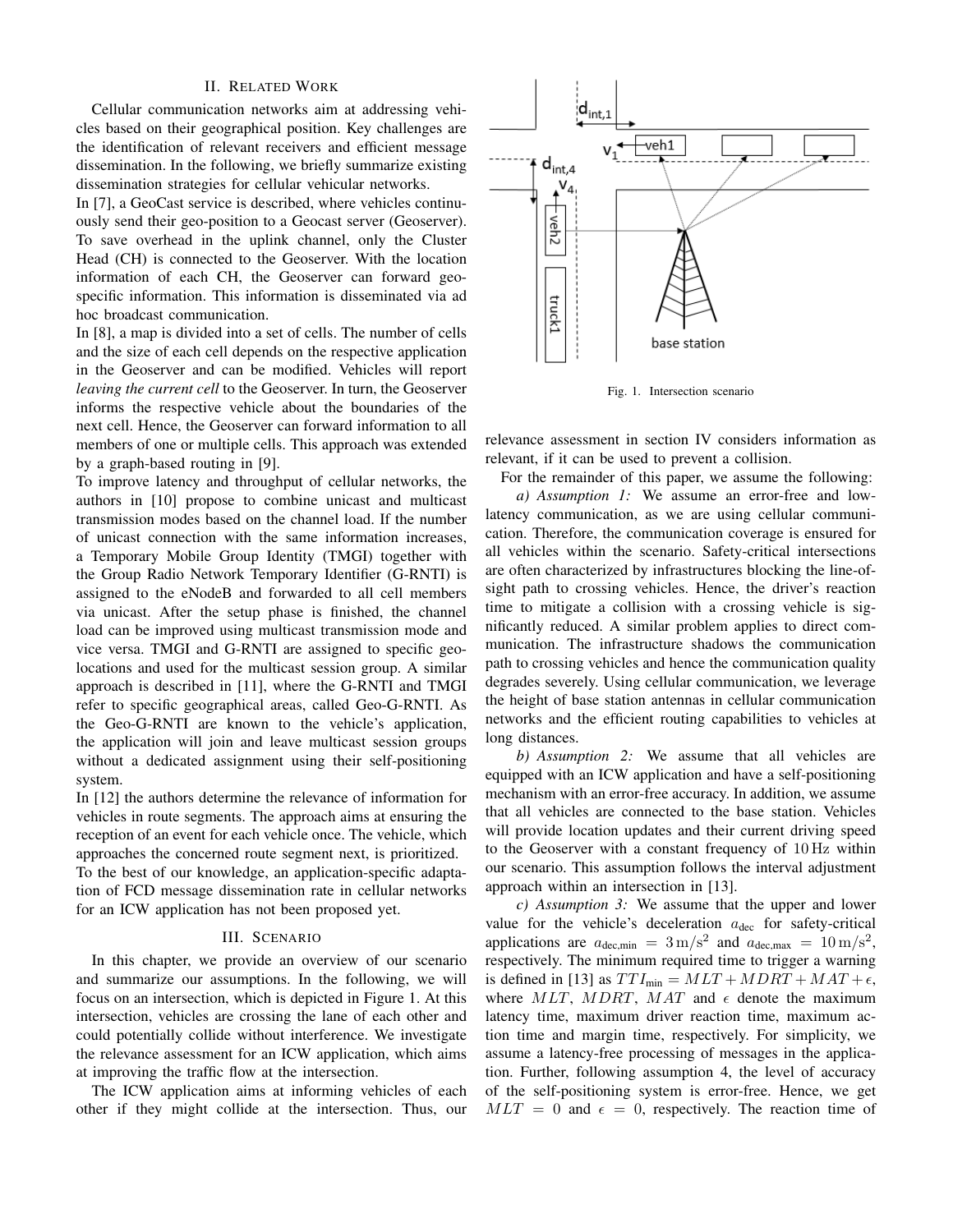the driver is assumed to be  $MDRT = 1$  s. Using  $a_{\text{dec,min}}$ ,  $a_{\text{dec,max}}$  and  $v = 50 \text{ m/s}$ , we get  $MAT_{a_{\text{dec,min}}} = 4.63 \text{ s}$  and  $MAT_{a_{\text{dec,max}}} = 1.39 \text{ s.}$  Finally, we obtain the boundaries of the [Time To Interesection \(TTI\)](#page-0-0) with  $TTI_{a_{\text{dec,max}}} = 2.39 \text{ s}$  and  $TTI_{a_{\text{dec,min}}} = 5.63 \text{ s}$ , where  $TTI_{\text{min}} = TTI_{a_{\text{dec,max}}}$ .

The Geoserver manages the received information and sends the vehicles' data to other vehicles, which are also approaching the same intersection and are potentially colliding with this vehicle. To relieve the load in the downlink channel, the Geoserver obtains the relevance in the received information for each vehicle separately and hence, only forwards the required number of messages.

We characterize the relevance of information by an utility function. That is, the relevance of information of vehicle *veh1* will vary for each receiver. The utility mainly depends on the vehicles current position and speed. By dividing the distance to the intersection  $d_{int,1}$  by the vehicle speed  $v_1$ , the [TTI](#page-0-0) for *veh1* can be calculated. The utility and the [TTI](#page-0-0) are also reciprocal. That is, the relevance in information increases while approaching the intersection. We derive the utility function for the [ICW](#page-0-0) application described herein in the next section.

#### IV. INFORMATION ASSESSMENT

<span id="page-2-0"></span>As mentioned above, the available communication channel bandwidth is limited and costly. Thus, the shared information between vehicles should be as minimal as possible. To lower the load on the network, information might be dropped by the server or not even transmitted by vehicles. Deciding which information to discard is a challenging topic and requires knowledge of the applications running on the vehicles. In this work, we assess the relevance of information for an application managing the vehicles' behavior near an intersection. For this application, the vehicles share their current location among each other to optimize the traffic flow. Thus, we define the relevance of [FCD](#page-0-0) as the probability that two vehicles will meet at the intersection. Additionally, we assume the following: (i) A vehicle requires less accurate information, when it is distant to the intersection, as its possible reactions have more impact and do not negatively influence the driver. (ii) The closer the vehicle gets to the intersection, the more accurate information is required, as the driver's/vehicle's reactions are quite limited at this point. (iii) The relevance is commutative, i. e., the relevance of the position of vehicle *veh1* to vehicle *veh1* is the same as the relevance of the position of vehicle *veh2* to vehicle *veh1*. In the following, we will focus on the assumptions (i) and (ii), while (iii) is considered in [subsection IV-B.](#page-2-1)

# *A. Modeling of Vehicle Arrival Times*

To investigate the information requirements of a vehicle, we need to model the [TTI](#page-0-0) for each vehicle. As we are unaware of the future behavior of the vehicle and all other vehicles in the system, we model the arrival times using a probability density function. In future work, prediction approaches considering information-specific properties like in [\[14\]](#page-5-13) might be used to increase the accuracy of the prediction. This function needs



Fig. 2. Distribution of [TTI](#page-0-0) for  $\alpha = 1000$  and  $TTI_{\text{max}} = 60$ . The  $\sigma(t_{\text{cur}})$ decreases with decreasing  $t_{\text{cur}}$ 

to provide more accurate results if the vehicle is near the intersection and less accurate results the farther the vehicle is away from the intersection. At a predefined time  $TTI_{\text{max}}$ , no prediction (not even an inaccurate one) should be possible. We model this requirement based on the standard deviation  $\sigma(t_{\text{cur}})$ of the probability density function, where  $t_{\text{cur}}$  is the expected [TTI](#page-0-0) based on the vehicle's current speed and distance to the intersection. According to our previously stated requirements,  $\sigma(0) = 0$ , i.e., the vehicle's arrival time is known, and  $\sigma(TTI_{\text{max}}) \rightarrow \infty$ , as no knowledge of the vehicle's [TTI](#page-0-0) is available at  $TTI_{\text{max}}$ . Thus, we model the distribution of  $\sigma(t_{\text{cur}})$  as shown in [Equation 1,](#page-2-2) where  $\alpha \in \mathbb{R}^+$  is the scale factor that depends on the expected behavior of the vehicle and  $\beta \in {\mathbb R}^+|\beta \geq 1$ . If a vehicle is expected to continually change its speed, its  $\alpha$  should be high to account for the uncertainty in its arrival time. Similarly,  $\alpha$  should be low if the vehicle is expected to change its speed less frequently.  $\beta$  improves the performance of the approach while similarly increasing the number of transmitted messages. In this work, we have assumed  $\beta = 2$ .

<span id="page-2-2"></span>
$$
\sigma(t_{cur}) = \alpha * \left[ \frac{1}{\beta * T T I_{\text{max}} - t_{\text{cur}}} - \frac{1}{T T I_{\text{max}}} \right] \tag{1}
$$

Using [Equation 1,](#page-2-2) we determine the distribution of the [TTI](#page-0-0) t, which should have the standard deviation  $\sigma(t)$  For this purpose, we utilize the modified Gaussian function as depicted in [Equation 2.](#page-2-3) In this equation,  $t_{\text{cur}}$  refers to the average [TTI](#page-0-0) of the vehicle, which is calculated dividing the remaining distance to the intersection by the current vehicle speed.

<span id="page-2-3"></span>
$$
p(t, t_{\text{cur}}) = \frac{1}{\sqrt{2 \times \pi} \times \sigma(t_{\text{cur}})} \times \exp\left[\frac{-(t - t_{\text{cur}})^2}{2 \times \sigma(t_{\text{cur}})}\right]
$$
(2)

We utilize [Equation 2](#page-2-3) to predict the possibility of two vehicles colliding, i. e., to determine the importance of [FCD](#page-0-0) for a vehicle.

#### <span id="page-2-1"></span>*B. Relevance of Location-based Messages*

As stated previously, we define the relevance of [FCD](#page-0-0) with the probability of two vehicles meeting at the intersection. Otherwise, none of the vehicles requires the location of the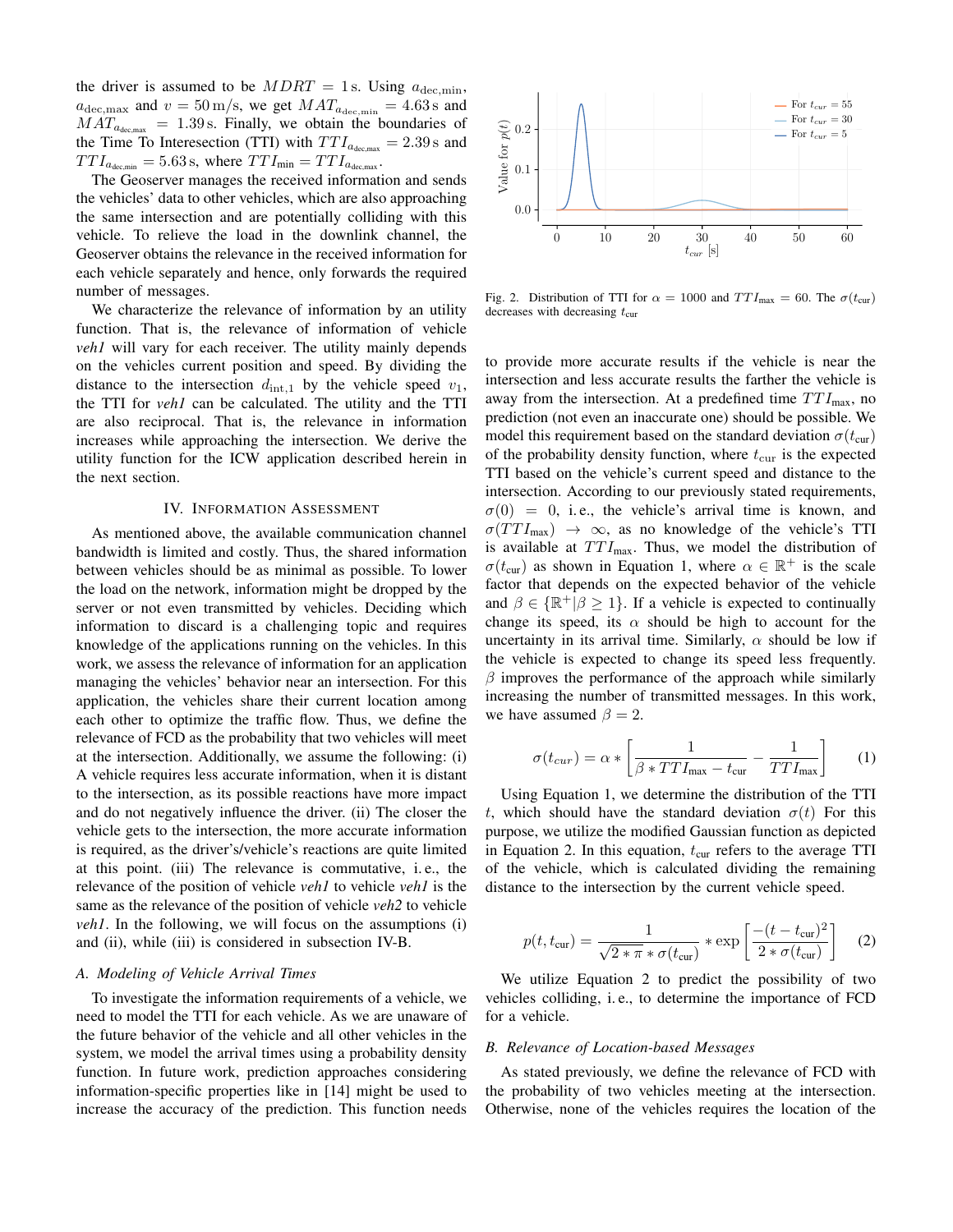other vehicle, as this information would not influence their driving behavior and thus would not bring any benefit to the vehicle.

To calculate the probability of two vehicles meeting at the intersection, we need to analyze their respective [TTI](#page-0-0) functions for their current [TTIs](#page-0-0)  $t_{\text{cur},1}$  and  $t_{\text{cur},2}$ . For this purpose, it is essential how probable each of the two vehicles is at the intersection at a particular time. However, we need to consider the vehicles' length in the calculation: Even though a vehicle's forefront might have already passed, the vehicle might still be at the intersection due to its length. We consider each vehicles' length using the vehicle specific value  $t_{1,1}$  and  $t_{1,2}$ , which refer to the duration the vehicle needs to travel its length. Based on this, we derive the collision probability  $p_c$  as shown in [Equation 3.](#page-3-0) This equation resembles as follows: The outer integral captures the possible arrival times of the first vehicle. According to its [TTI](#page-0-0) function, it might arrive between 0 and  $TTI_{\text{max}}$ . Thus, we use these two values as the boundaries for our integral. The probability of the first vehicle arriving at  $t_1$  is then multiplied by the probability of the second vehicle colliding with it. For this to happen, there are two possibilities: First, the second vehicle arrives before the first one, in which case the first vehicle would crash into the rear of the second vehicle. Second, the second vehicle arrives while the first vehicle is still at the intersection, in which case the second vehicle would crash into the rear of the first vehicle. Based on this equation, we can derive the collision probability of the two vehicles.

<span id="page-3-0"></span>
$$
p_{\rm c} = \int_0^{TTT_{\rm max}} \left[ p(t_1, t_{\rm cur,1}) * \int_{t_1 - t_{\rm l,2}}^{t_{\rm l,1}} p(t_2, t_{\rm l,2}) dt_2 \right] dt_1 \quad (3)
$$

[Figure 3](#page-3-1) displays an example distribution of the collision probability for two vehicles with their respective [TTIs.](#page-0-0) It can be observed, that in the area for any [TTI](#page-0-0) smaller than 2.4 s, the relevance is 1 to provide all necessary information in case of an unavoidable collision. Previously to that, our approach aims at predicting the collision probability of the two vehicles based on their current [TTI.](#page-0-0) Thus, the collision probability is high if the two [TTIs](#page-0-0) are similar. The width of the part where the collision probability is high, depends on  $\alpha$ . A high  $\alpha$  leads to a wide curve with a lower height, while a low  $\alpha$  leads to a high curve with a low width.

We use this distribution to determine the relevance of a message for a vehicle. If the collision probability is high, the relevance is high and vice versa. In the next section, we will show the performance of our approach and analyze the impact of the different parameters.

## V. EVALUATION

In this section, we evaluate the performance of our approach. In the following, we introduce our simulation setup, the baseline approach and the metrics used.



<span id="page-3-1"></span>Fig. 3. Relevance function for two vehicles with their respective [TTIs.](#page-0-0) The relevance is highest if the vehicle both vehicles are close to the intersection.

#### *A. Simulation setup*

For the evaluation of the communication network, we use the event-based Simonstrator framework<sup>[1](#page-3-2)</sup> [\[15\]](#page-5-14). The Simonstrator supports ad hoc and cellular communication. SUMO [\[16\]](#page-5-15) is used for the representation of the traffic flow and mobility models. The TraCI interface is used to couple both simulators. We assume a continuous traffic flow from two directions of the intersection with mixed traffic as depicted in [Figure 1,](#page-1-0) where vehicles and trucks approach with an average speed of  $50 \text{ km/h}$ . Our scenario is  $450 \times 450 \text{ m}^2$  in size.

In addition, crossing traffic will physically collide when occupying the center of the intersection at the same time, as we assume single-lanes. Thus, there is not enough space to mitigate the accident with a steering intervention. Furthermore, vehicle drivers will not mitigate a collision in the intersection. Hence, drivers will not follow the right-of-way rule.

## *B. Baseline approach*

We compare the performance of our proposed approach with a simple forwarding approach. For the simple forwarding approach, the server forwards all incoming location updates to all vehicles in the intersection with the received frequency. Under our assumption 5, the server starts forwarding messages to crossing vehicles with a  $TTI_{\text{max}} = 5.63$  s and an update rate of 10 Hz as defined in assumption 4.

# *C. Metrics*

For performance comparison evaluation, we introduce the following metrics:

<span id="page-3-2"></span><sup>1</sup><https://www.dev.kom.e-technik.tu-darmstadt.de/simonstrator/>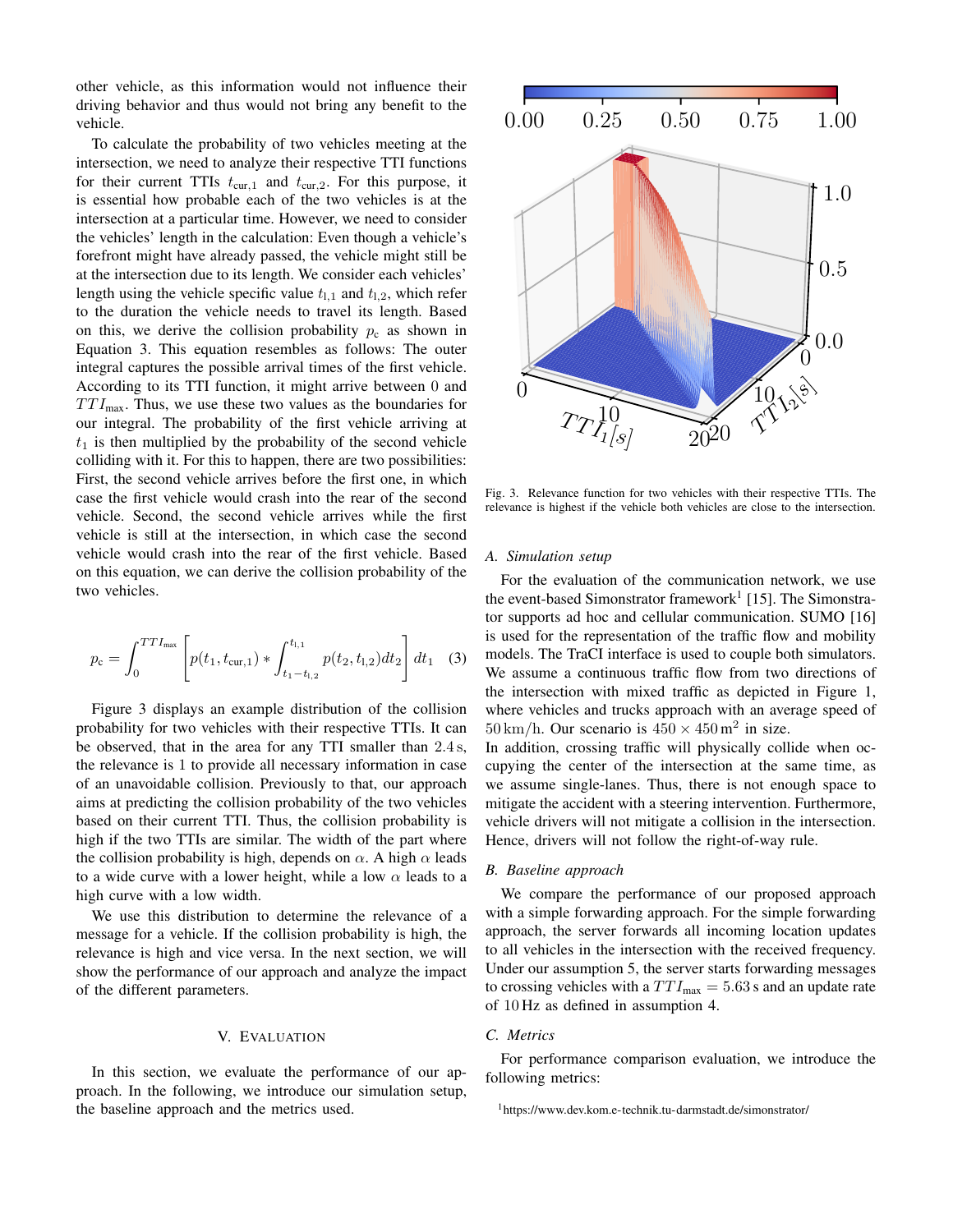- Number of [FCD](#page-0-0) messages This metric describes the number of [FCD](#page-0-0) messages forwarded to vehicles within the intersection scenario in the downlink channel. The [FCD](#page-0-0) message rate indicates the data traffic caused by different approaches. We aim at reducing the number of messages to relieve the channel load.
- Awareness Time This metric describes, at which [TTI](#page-0-0) the vehicle is notified about a potential colliding vehicle for the first time. The earlier a vehicle is aware of other vehicles, the earlier countermeasures can be taken.
- [FCD](#page-0-0) Update Rate This metric defines the received [FCD](#page-0-0) message rate. We limit this metric between the lower and upper [TTI](#page-0-0) bound. Within this interval, very frequent data updates are required for the movement prediction.

### *D. Simulation Results*

We evaluate the performance of our approach compared to the baseline by varying the scale factor  $\alpha$  and the maximum [TTI](#page-0-0)  $TTI_{\text{max}}$ .

[Figure 4](#page-4-0) displays the produced data traffic of our approach. It can be observed that the amount of produced data traffic is reduced between  $20\%$  and  $68\%$  compared to the baseline approach. This reduction of traffic is mostly caused by the application-aware distribution of information by our approach. For the intersection scenario, only information of vehicles with a similar [TTI](#page-0-0) is necessary, as those vehicles might need to interact with each other. Thus, only information of these vehicles is required and sent to the vehicles. We exclude the approaches at  $TTI_{\text{max}} = 5.6 \text{ s}$  and  $\alpha \geq 1000$ from this consideration, as the approaches did not achieve a 100 % notification of vehicles. Although our approach cannot guarantee a message delivery before  $t_{\text{cur}} = 2.4$  s, there are no unknown vehicles for  $\alpha \leq 100$ .



<span id="page-4-0"></span>Fig. 4. *Number of Messages* depending on the scale factor  $\alpha$  and the maximum [TTI](#page-0-0)  $TTI_{\text{max}}$ . On the left, the baseline approach is displayed. Our approach uses significantly less bandwidth.

This observation is supported by [Figure 5,](#page-4-1) which shows the update frequency of two colliding vehicles between  $t_{\text{cur}} =$ 2.4 s and  $t_{\text{cur}} = 5.6$  s. Notice that these [TTIs](#page-0-0) are chosen such that the driver of the vehicle can still react to the opposing vehicle. The highest update rate is achieved by the baseline approach, as this approach forwards all information of vehicles with  $t_{\text{cur}} \leq 5.6$  s. However, our approach only provides information of vehicles with a similar [TTI.](#page-0-0) If the update rate is lower than 10 Hz, this is justified by the inaccuracy of the predicted [TTI.](#page-0-0) A higher  $TTI_{\text{max}}$  generally increases the update frequency for all  $\alpha$ . For  $\alpha \leq 10$ , our approach even achieves a high update rate if  $TTI_{\text{max}} = 5.6s$ . The performance for  $\alpha$  = 100 depends on  $TTI_{\text{max}}$ , as the inaccuracy of the prediction increases with increasing  $\alpha$ . For  $\alpha > 100$ , the update frequency seems to be inefficient for our considered intersection application, though it might be reasonable for other applications with lower requirements on information freshness.



<span id="page-4-1"></span>Fig. 5. *[FCD](#page-0-0) Update Rate* depending on the scale factor  $\alpha$  and the maximum [TTI](#page-0-0)  $TTI_{\text{max}}$ . On the left, the baseline approach is displayed. The Update Rate of our approach depends on the parameters, but is always slightly lower compared to the baseline.

Another aspect of our approach is depicted in [Figure 6.](#page-5-16) Even though our approach consumes less bandwidth compared to the baseline approach, it can notify vehicles of possible collisions much earlier compared to the baseline approach. For  $TTI_{\text{max}} = 22.4$  s, vehicles are notified up to 20 s before a potential collision of the other vehicle. This early knowledge enables more efficient coordination between vehicles and can improve the driving behavior of the vehicle. It can be observed that the vehicles are notified much later if  $\alpha > 100$ . This late notification is justified by the lower collision probability, which is induced by a lower certainty of the vehicles' movement. However, the vehicles have received a more general overview of other vehicles, but only with a lower update rate. As the vehicles' speed in our SUMO-based simulation does not fluctuate, our approach performed better if  $\alpha$  is low. However, it needs to be considered, that in our setting, the changes in traffic flow have been rather low due to the use of a traffic simulator. When applying our approach to real vehicles, it might be necessary to choose a higher  $\alpha$  to account for changes in the vehicles' driving behavior.

Summarizing, our evaluation shows the versatility of our approach, which can adapt to different applications by changing the parameters accordingly. A low  $\alpha$  reduces the uncertainty in [FCD](#page-0-0) message dissemination, which makes the dissemination more efficient while reacting more slowly to changes in a vehicle's behavior. A high  $\alpha$  already considers these changes and thus provides a broader view of the environment. However, this broader view leads to less information received by one individual vehicle.